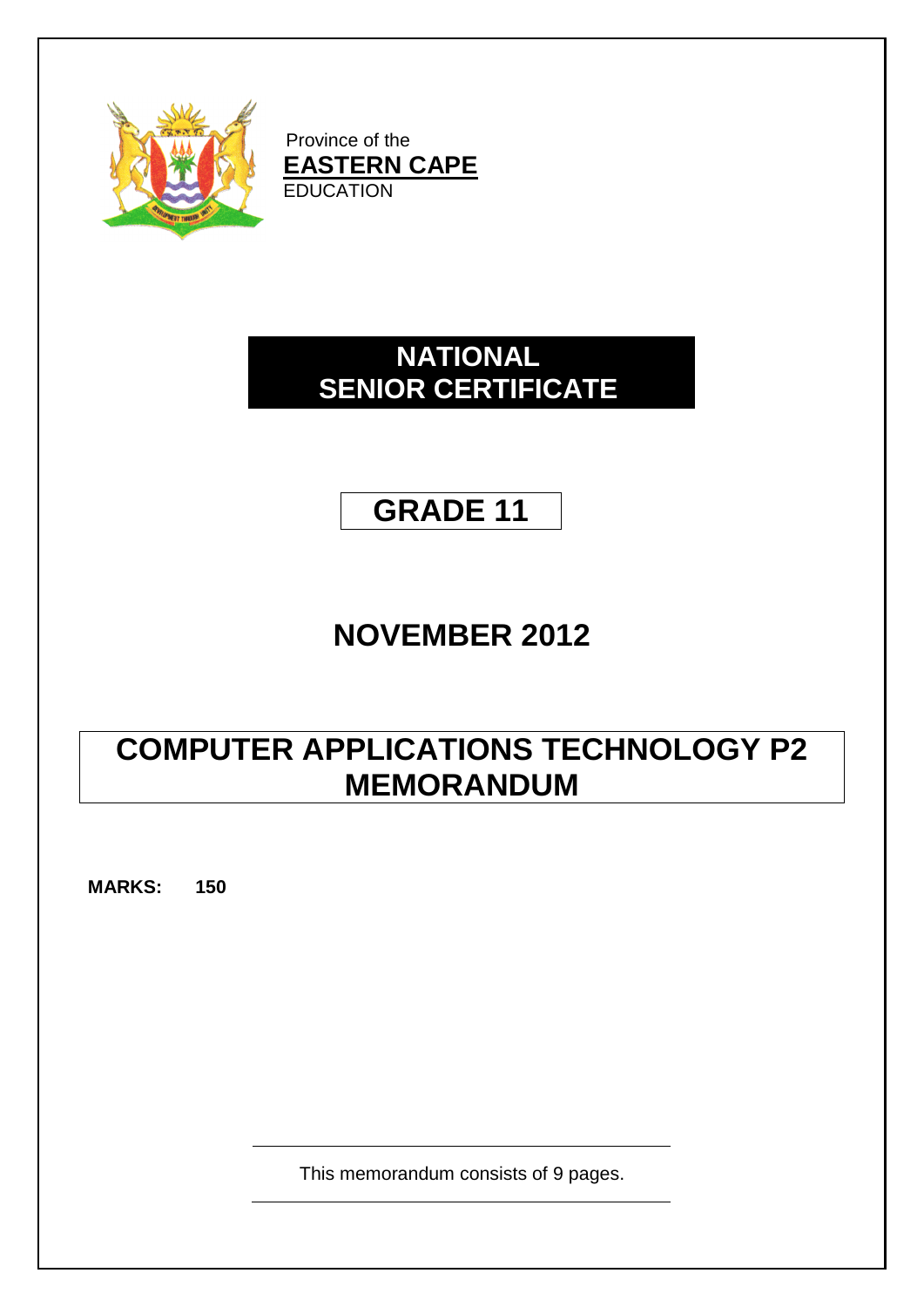### **SECTION A**

|             | <b>QUESTION 1</b>    | <b>Multiple-choice</b>  |            |
|-------------|----------------------|-------------------------|------------|
| 1.1<br>1.2  | $A \vee$<br>$C \vee$ |                         | (1)<br>(1) |
| 1.3         | $C \checkmark$       |                         | (1)        |
| 1.4         | D✓                   |                         | (1)        |
| 1.5         | $B \checkmark$       |                         | (1)        |
| 1.6         | $A \checkmark$       |                         | (1)        |
| 1.7         | $B \checkmark$       |                         | (1)        |
| 1.8         | $C \checkmark$       |                         | (1)        |
| 1.9<br>1.10 | D✓<br>$B \checkmark$ |                         | (1)<br>(1) |
|             |                      |                         | $[10]$     |
|             | <b>QUESTION 2</b>    | <b>Matching columns</b> |            |
| 2.1         | $G \checkmark$       |                         | (1)        |
| 2.2         | M ✓                  |                         | (1)        |
| 2.3         | K√                   |                         | (1)        |
| 2.4         | D✓                   |                         | (1)        |
| 2.5         | $A \checkmark$       |                         | (1)        |
| 2.6         | $N \checkmark$       |                         | (1)        |
|             |                      |                         |            |
| 2.7<br>2.8  | $H \sim$<br>F√       |                         | (1)<br>(1) |

- 
- 2.8  $F \checkmark$  (1)<br>2.9 I  $\checkmark$  (1)  $2.9$  I  $\checkmark$  (1) 2.10  $C \checkmark$  (1)

#### **TOTAL SECTION A: 20**

**[10]**

#### **SECTION B**

| 3.1 |                | Takes up less space<br>Can be used in places where electricity is not immediately available<br>Designed to be portable/mobile<br>Can be used for Internet connectivity at hotspots                                                                                    |     |
|-----|----------------|-----------------------------------------------------------------------------------------------------------------------------------------------------------------------------------------------------------------------------------------------------------------------|-----|
|     |                | (Any 2) $\checkmark$<br>Etc.                                                                                                                                                                                                                                          | (2) |
| 3.2 | ٠<br>$\bullet$ | More expensive than a desktop of the same specifications<br>Can be easily damaged by being dropped as it is a portable device.<br>Expensive to repair and upgrade<br>Upgrades and repairs may take longer and be more difficult to do<br>(Any 2) $\checkmark$<br>Etc. | (2) |
| 3.3 |                | A dual core processor is one physical CPU chip with two separate<br>cores. $\checkmark$ Each core handles data separately and in this way works as if<br>there are two separate CPUs. ✓                                                                               | (2) |
| 3.4 | $\bullet$      | Size of the screen in inches. $\checkmark$<br>He can measure it diagonally. $\checkmark$                                                                                                                                                                              | (2) |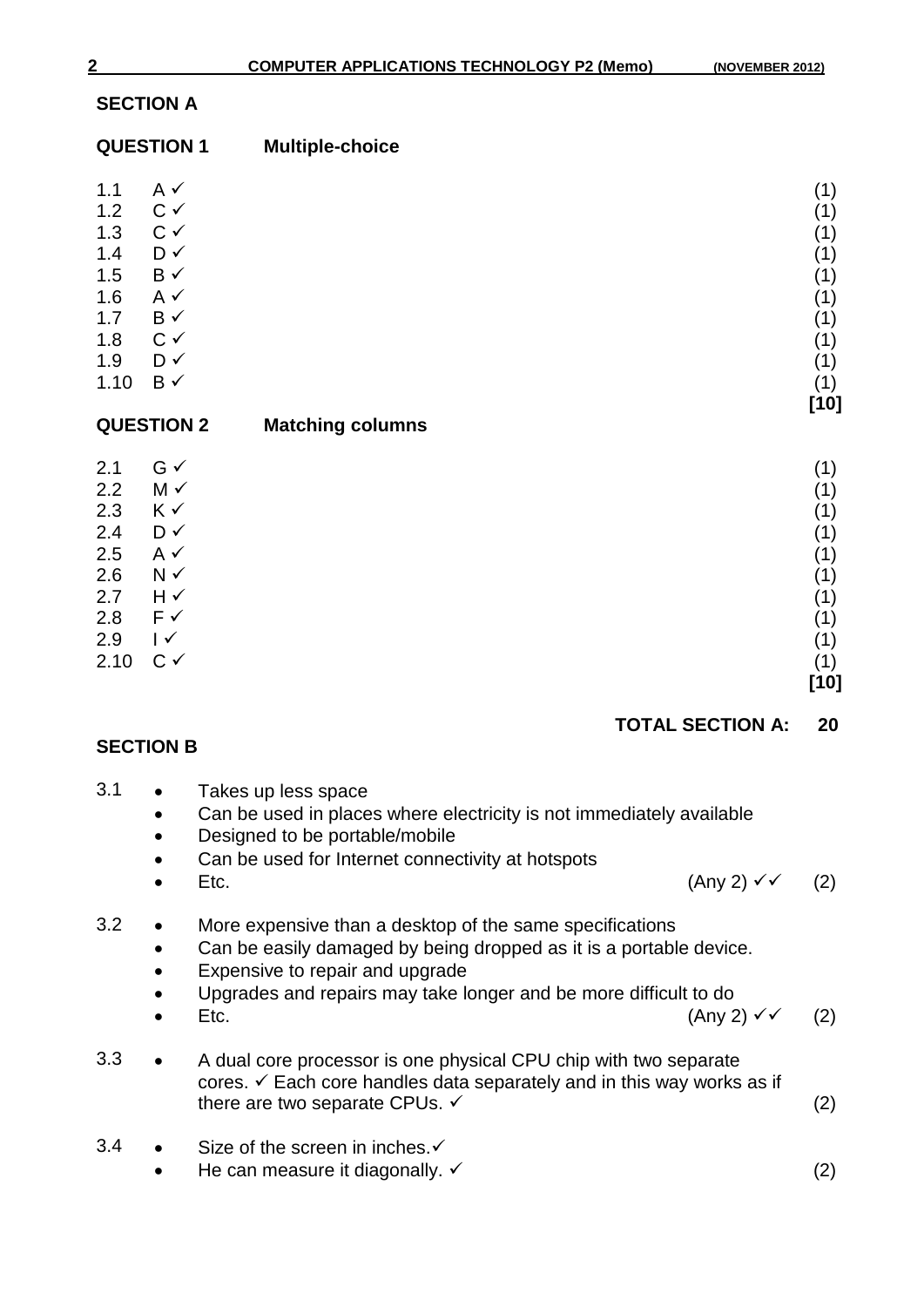| <b>COMPUTER APPLICATIONS TECHNOLOGY P2 (Memo)</b>                                                                                                                                                                                                                                                                   | $\overline{3}$                                                                |
|---------------------------------------------------------------------------------------------------------------------------------------------------------------------------------------------------------------------------------------------------------------------------------------------------------------------|-------------------------------------------------------------------------------|
| The Linux based system is open source and the Windows OS is<br>proprietary. $\checkmark$                                                                                                                                                                                                                            | (1)                                                                           |
| Measured in ppm or Pages Per minute. ✓<br>$\bullet$                                                                                                                                                                                                                                                                 | (1)                                                                           |
| Measured in dpi (dot per inch). The amount of ink droplets in a<br>$\bullet$<br>straight line of 2.54cm (1 inch). Smaller dots will mean more<br>can be fit in one inch. More dots per inch equal a higher quality<br>image. $\checkmark$                                                                           | (1)                                                                           |
| The quarantee on the printer may be made invalid.<br>Quality of copies may be less than desirable.<br>Possibility of damage to the printing heads in some printers.<br>$\bullet$<br>Most refilled cartridges may have a smaller page yield.<br>$\bullet$<br>(Any 2) $\checkmark$                                    | (2)                                                                           |
| Green computing – cartridges are being reused.<br>Cheaper than buying new cartridges.<br>You may struggle to find new cartridges for older printers -<br>$\bullet$<br>refilled cartridges can allow you to still use the printer.<br>(Any 2) $\checkmark\checkmark$                                                 | (2)                                                                           |
| The CPU doesn't handle the graphics, but rather sends all the data to<br>the graphics card, which does all the processing for the graphics. This<br>allows the CPU to be free to handle other processing. This results in<br>higher speeds with applications such as games. $\checkmark$                            | (1)                                                                           |
| Can read up to 8 different memory cards.<br>Do not need a cable to download images from camera or other<br>(Any 1) $\checkmark$<br>storage devices.                                                                                                                                                                 | (1)                                                                           |
| Defragmentation consolidates parts of a file√ that are stored in<br>non-continuous areas of the disk. V It does not free up disk space.<br>✓                                                                                                                                                                        | (3)                                                                           |
| No. $\checkmark$ Data on CDs and DVDs are permanently written to the disc<br>and cannot be changed or rearranged. This means that the data<br>cannot become fragmented. ✓                                                                                                                                           | (2)                                                                           |
| Delete cookies<br>Empty recycle bin<br>Delete temporary files<br>$\bullet$<br>Run disk clean up<br>Uninstall programs you aren't using<br>Use compression utility to compress files you don't use very<br>$\bullet$<br>often.<br>Only backup file altered since previous backup.<br>$(Any 3) \checkmark \checkmark$ | (3)                                                                           |
| 3.6.1                                                                                                                                                                                                                                                                                                               | (NOVEMBER 2012)<br>3.6.2<br>3.7.1<br>3.7.2<br>3.10 3.10.1<br>3.10.2<br>3.10.3 |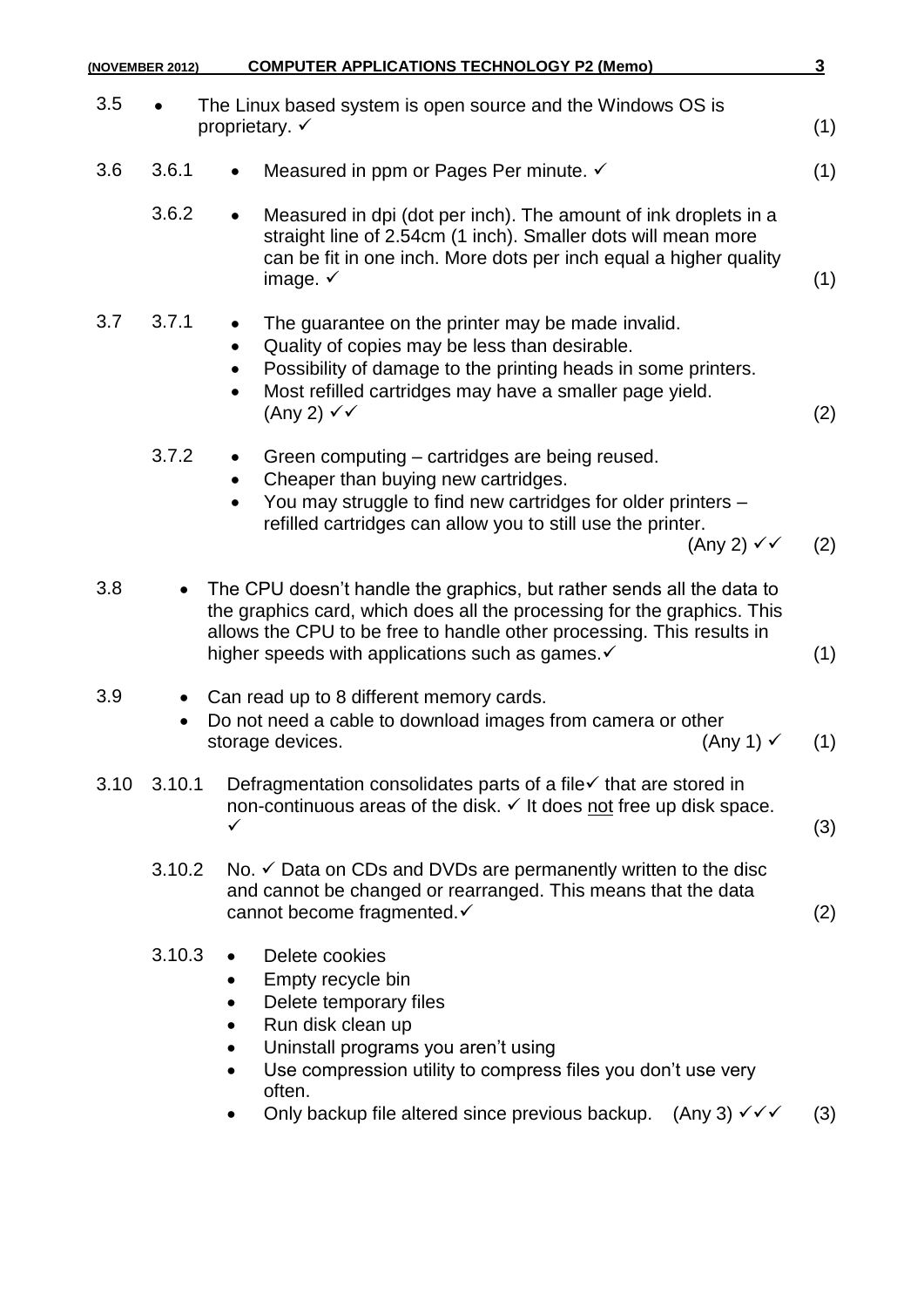| 4    |                                                                         | <b>COMPUTER APPLICATIONS TECHNOLOGY P2 (Memo)</b>                                                                                                                                                                                       | (NOVEMBER 2012)                 |               |
|------|-------------------------------------------------------------------------|-----------------------------------------------------------------------------------------------------------------------------------------------------------------------------------------------------------------------------------------|---------------------------------|---------------|
| 3.11 | 3.11.1<br>$\bullet$                                                     | Bluetooth has a longer range than infrared. $\checkmark$<br>Bluetooth does not have the limitation of infrared's line of sight.<br>✓                                                                                                    |                                 | (2)           |
|      | 3.11.2                                                                  | The ability to send and receive e-mails<br>Using scaled down software<br>Installation of applications or 3 <sup>rd</sup> party software<br>Programmability<br>Etc.                                                                      | (Any 2) $\checkmark \checkmark$ | (2)           |
|      | 3.11.3                                                                  | Android<br>Windows Phone / Windows Mobile<br>Symbian<br>Apple iOS                                                                                                                                                                       | (Any 1) $\checkmark$            | (1)           |
|      | 3.11.4                                                                  | Cellular phone√ and a PDA√                                                                                                                                                                                                              |                                 | (2)           |
| 3.12 | $\bullet$                                                               | Any computer hardware users have scrapped or thrown away $\checkmark$ that<br>is non-biodegradable. ✓                                                                                                                                   |                                 | (2)<br>$[34]$ |
|      | <b>QUESTION 4</b>                                                       |                                                                                                                                                                                                                                         |                                 |               |
| 4.1  | 4.1.1                                                                   | A WLAN is a network set up without cables using wireless<br>technology√                                                                                                                                                                 |                                 | (1)           |
|      | 4.1.2<br>$\bullet$                                                      | More mobility<br>No cable clutter√<br>Devices can be moved and stay connected without moving<br>any cables√                                                                                                                             | $(Any 1) \checkmark$            | (1)           |
|      | 4.1.3                                                                   | The adapter is built into the laptop. No need to buy and install<br>a WLAN adapter. ✓                                                                                                                                                   |                                 | (1)           |
| 4.2  | Sharing of data<br>$\bullet$<br>$\bullet$<br>Communication<br>$\bullet$ | Sharing of expensive hardware<br>Transferring of data and information between computers.<br>More control and security                                                                                                                   |                                 |               |
|      | $\bullet$                                                               | Games – making use of LAN                                                                                                                                                                                                               | (Any 2) ✓✓                      | (2)           |
| 4.3  | 4.3.1                                                                   | A program written to disrupt the normal working of your<br>computer (malicious program) $\checkmark$ . The virus reproduces and<br>spreads without any input from the user. $\checkmark$                                                |                                 | (2)           |
|      | 4.3.2<br>$\bullet$<br>$\bullet$                                         | Through the use of infected discs on your computer. $\checkmark$<br>Though the internet. $\checkmark$<br>Within the network. $\checkmark$<br>Through the user of illegally copied software. $\checkmark$ (Any 2) $\checkmark\checkmark$ |                                 | (2)           |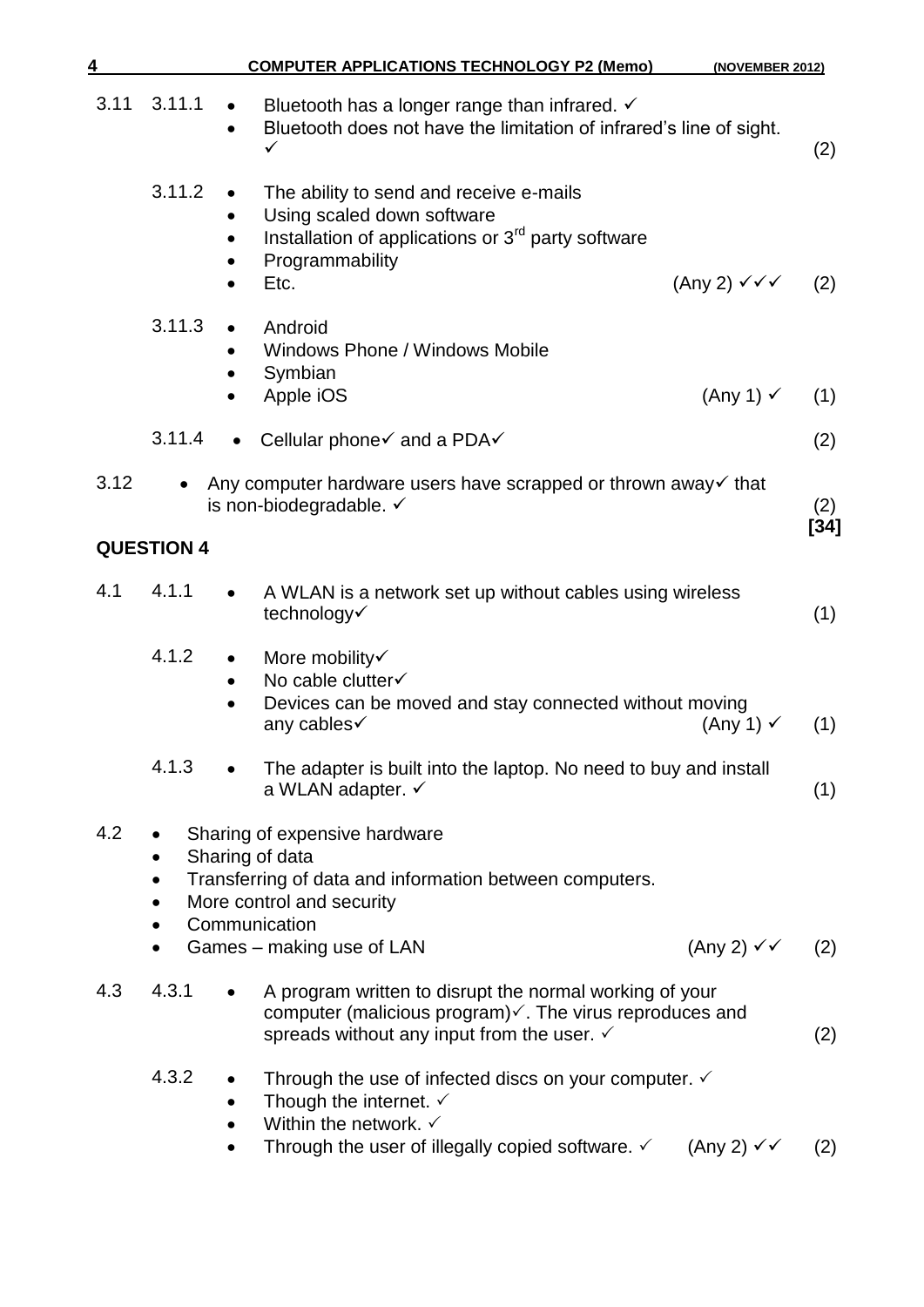|     | (NOVEMBER 2012) | <b>COMPUTER APPLICATIONS TECHNOLOGY P2 (Memo)</b>                                                                                                                                                                                                                                 | $\overline{\mathbf{5}}$ |
|-----|-----------------|-----------------------------------------------------------------------------------------------------------------------------------------------------------------------------------------------------------------------------------------------------------------------------------|-------------------------|
|     | 4.3.3           | Virus definitions are used to identify a virus $\checkmark$ and an update is<br>the process of downloading and installing the newest virus<br>definitions. ✓                                                                                                                      | (2)                     |
| 4.4 | 4.4.1           | <b>Data theft</b><br>refers to the unauthorised copying or removal of<br>data or information. $\checkmark$                                                                                                                                                                        |                         |
|     |                 | <b>Identity theft</b> refers to the impersonation of an individual by<br>stealing their personal details such as an ID<br>number, etc. $\checkmark$                                                                                                                               | (2)                     |
|     | 4.4.2           | Data theft:<br>Complex passwords<br>Passwords changed regularly<br>Setting access rights<br>Encryption<br>Etc.<br>(Any 1) $\checkmark$<br>Identity theft:<br>Using security software<br>Not giving out personal details<br>Not responding to e-mails from unknown sources<br>Etc. |                         |
|     |                 | $(Any 1) \checkmark$                                                                                                                                                                                                                                                              | (2)                     |
| 4.5 | 4.5.1           | take or copy another person's work and pass it off as<br>Plagiarism<br>own. $\checkmark$<br><b>Copyright infringement</b> using material owned by someone else<br>and passing it of as your own. $\checkmark$                                                                     | (2)                     |
|     | 4.5.2           | Copyright provides creators with rights to control the modes of<br>reproduction and adaptation of their work<br>Creators have the right to payments for use of their materials<br>under the involuntary licences imposed.<br>$(Any 1) \checkmark$                                 | (1)                     |
|     | 4.5.3           | Obtain permission from the copyright owner (for which he<br>might have to pay) $\checkmark$ and acknowledge the owner by using<br>quotations and citing the reference, authors, date, etc. $\checkmark$<br><b>OR</b>                                                              |                         |
|     |                 | Use material that is NOT copyrighted $\checkmark$ such as pictures in the<br>public domain√.<br>(Any 1) $\checkmark\checkmark$                                                                                                                                                    | (2)                     |
| 4.6 | 4.6.1           | RSI is an injury caused by repetitive motion $\checkmark$ such as keyboard<br>use. $\checkmark$                                                                                                                                                                                   | (2)                     |
|     | 4.6.2           | Use palm pads or wrist supports<br>Use a curved/split keyboard or angled keys<br>Take frequent breaks<br>Stretch regularly<br>Get enough rest<br>(Any 2) $\checkmark$                                                                                                             | (2)<br>$[24]$           |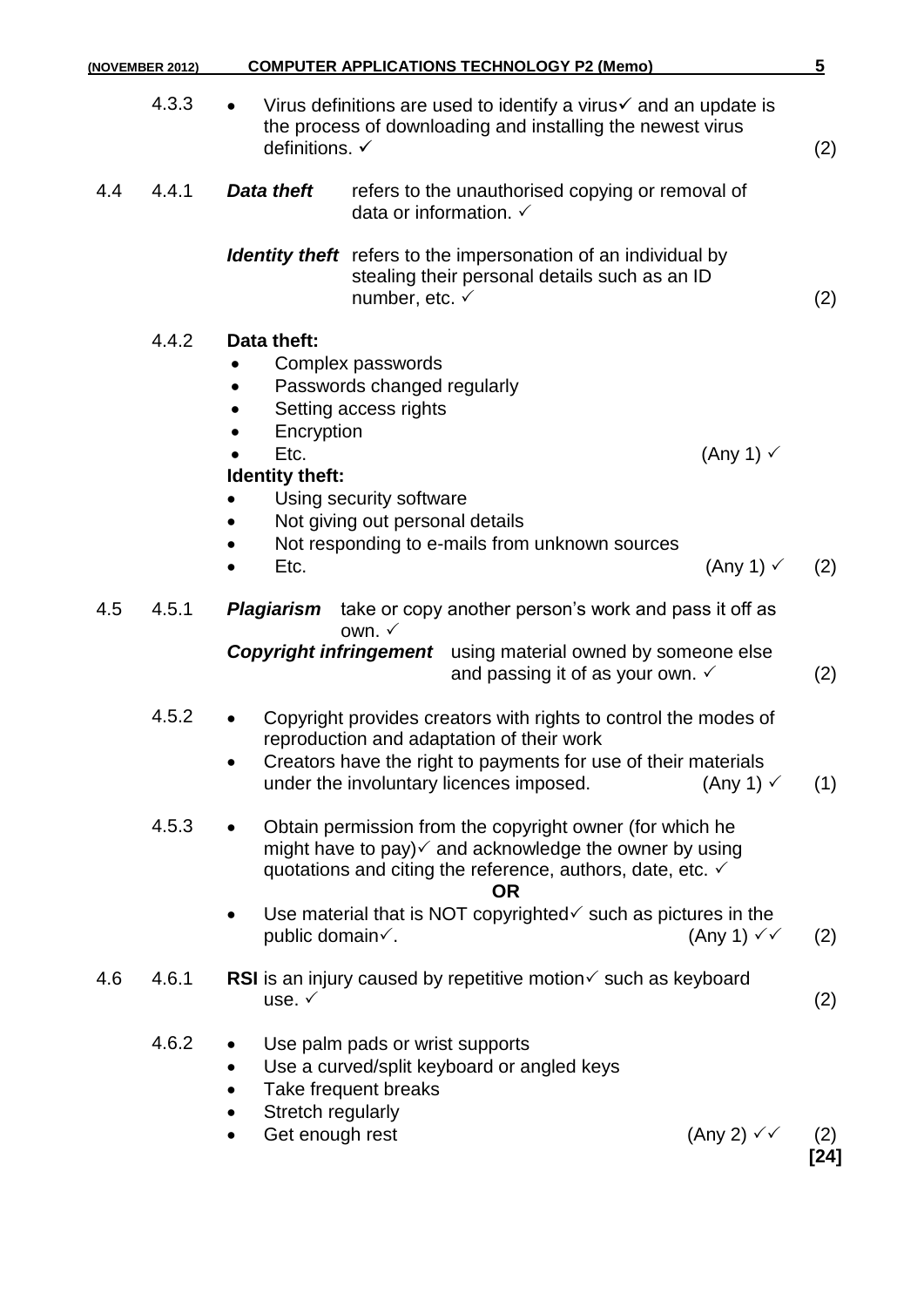### **QUESTION 5**

5.1 5.1.1 Advantages:

|     |                                           | Available 24 hours a day, 7 days a week.<br>No queues.<br>Access to a wide range of facilities at home.<br>Potentially cheaper.                                                                                                                                                                                          | $(Any 2) \vee (2)$             |     |
|-----|-------------------------------------------|--------------------------------------------------------------------------------------------------------------------------------------------------------------------------------------------------------------------------------------------------------------------------------------------------------------------------|--------------------------------|-----|
|     | 5.1.2                                     | Password and usernames<br>SMS notification of activity on account<br>Terminating banking sessions after a fixed time<br>Use of on-screen keypads<br>Use of one-time passwords per session delivered to user's cell<br>phone<br>Encryption of communication                                                               | (Any 2) $\checkmark$           | (2) |
| 5.2 | 5.2.1                                     | Criminals pretending to be someone else (such as a banking<br>institution) $\checkmark$ and in so doing try and trick you into giving away<br>personal information such as pin codes, etc.√                                                                                                                              |                                | (2) |
|     | 5.2.2<br>$\bullet$<br>$\bullet$           | Do not react to e-mails pertaining to be from your bank<br>Do not send personal e-mails via e-mail to your bank<br>Check the URL of the website before adding personal<br>information or passwords<br>Don't give away personal details or confidential information. $\checkmark$<br>Use a form of anti-phishing software | (Any 2) $\checkmark\checkmark$ | (2) |
| 5.3 | E-mail<br><b>SMS</b><br>Etc.<br>$\bullet$ | Social networks                                                                                                                                                                                                                                                                                                          | (Any 2) $\checkmark$           | (2) |
| 5.4 | 5.4.1                                     | • Typed in capital letters<br>Spelling errors<br>No subject line<br>Very large attachment                                                                                                                                                                                                                                | (Any 2) $\checkmark$           | (2) |
|     | 5.4.2                                     | The recipients in the "to" field would no longer see $\checkmark$ that e-<br>mail had also been sent to the recipient specified in the "Bcc"<br>field. $\checkmark$                                                                                                                                                      |                                | (2) |
| 5.5 | 5.5.1                                     | Attachment option√                                                                                                                                                                                                                                                                                                       |                                | (1) |
|     | 5.5.2                                     | Urgent / high priority option√                                                                                                                                                                                                                                                                                           |                                | (1) |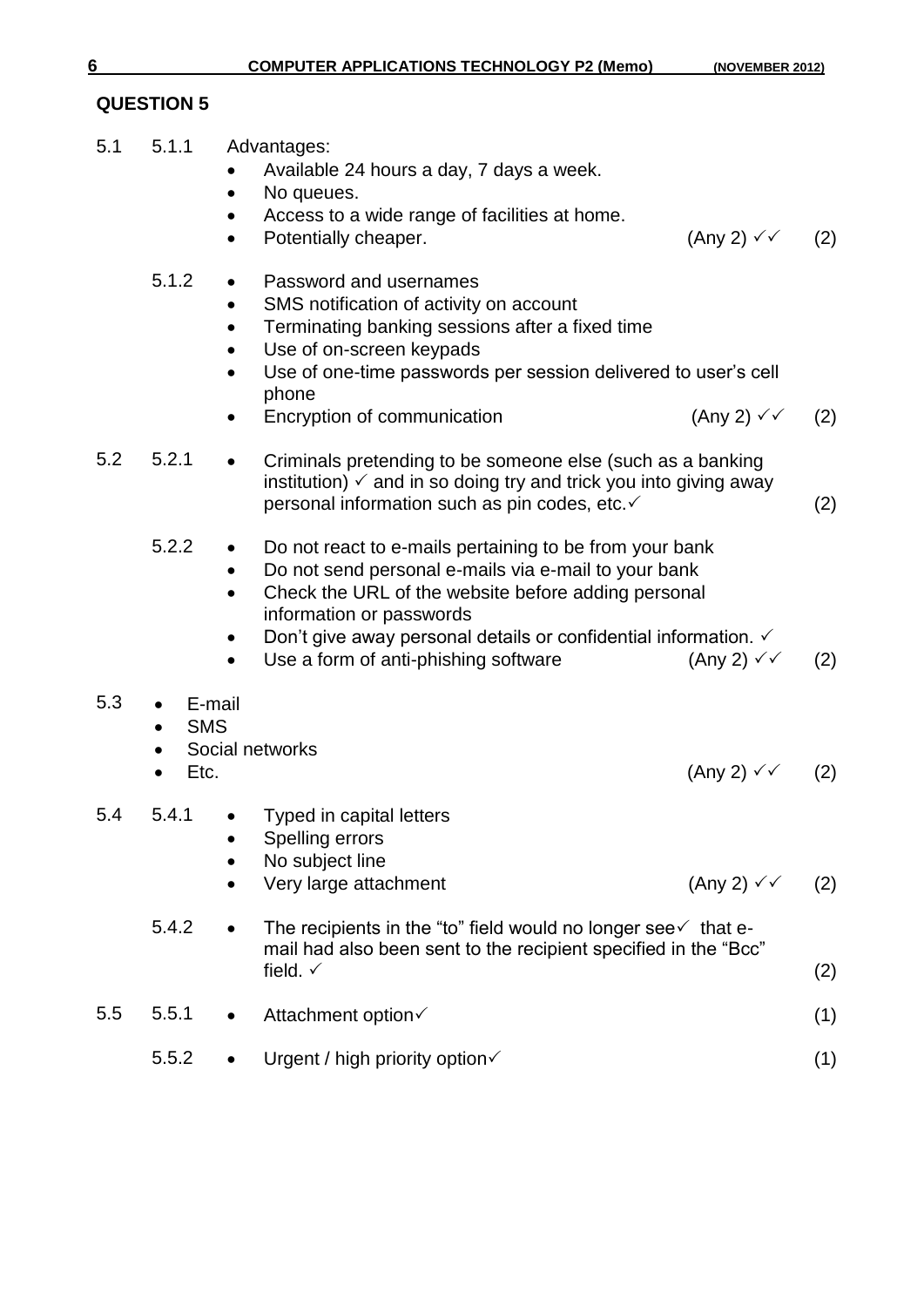| <b>COMPUTER APPLICATIONS TECHNOLOGY P2 (Memo)</b><br>(NOVEMBER 2012) |                    | $\overline{\mathbf{7}}$                                                                                                                                                                                                                                     |               |
|----------------------------------------------------------------------|--------------------|-------------------------------------------------------------------------------------------------------------------------------------------------------------------------------------------------------------------------------------------------------------|---------------|
| 5.6                                                                  | 5.6.1              | 3G works with cellular signals√, whereas with Wi-Fi you need<br>to be near a hotspot. $\checkmark$                                                                                                                                                          | (2)           |
|                                                                      | 5.6.2<br>$\bullet$ | <b>Expensive equipment</b><br>Expensive per GB<br>Need extra equipment such as 3G dongles<br>(Any 2) $\checkmark$<br>Signal strength limits your speed of access                                                                                            | (2)           |
| 5.7                                                                  |                    | A firewall stops any unauthorised access to your network or computer<br>from outside $\checkmark$ as well as preventing any programs on your computer<br>from connecting to the Internet without permission√                                                | (2)           |
| 5.8                                                                  | $\bullet$<br>files | Attachment could contain a virus or other malware<br>Firewall might have blacklisted the sender<br>Attachment might contain potentially dangerous files such as executable<br>(Any 2) $\checkmark\checkmark$                                                | (2)           |
| 5.9                                                                  |                    | Can be opened independently of the application it was created in.<br>Can't be edited.                                                                                                                                                                       |               |
|                                                                      | size.              | Depending on the settings when creating the file, it could have a smaller<br>(Any 2) $\checkmark\checkmark$                                                                                                                                                 | (2)<br>$[26]$ |
|                                                                      | <b>QUESTION 6</b>  |                                                                                                                                                                                                                                                             |               |
| 6.1                                                                  | 6.1.1<br>$\bullet$ | Software piracy √                                                                                                                                                                                                                                           | (1)           |
|                                                                      | 6.1.2              | Can be downloaded from the Internet<br>Free software<br>Can be copied and distributed without license infringements<br>Source code can be downloaded and edited<br>Edited source code can be compiled and redistributed<br>(Any 2) $\checkmark\checkmark$   | (2)           |
|                                                                      | 6.1.3              | Site licence $\checkmark$ can be installed on as many computers as the<br>company owns. $\checkmark$<br>Multi-user license $\checkmark$ the amount of computers it can be<br>installed on is specified in the license agreement. ✓                          | (4)           |
| 6.2                                                                  | 6.2.1              | An office suite is a selection of separate programs $\checkmark$ that are<br>bundled and distributed in one package. ✓                                                                                                                                      | (2)           |
|                                                                      | 6.2.2              | Basic user interface is the same.<br>Much cheaper than buying the applications one by one.<br>Much easier and faster to install the package than separate<br>applications.<br>Data can be exchanged between applications. $\checkmark$ (Any 2) $\checkmark$ | (2)           |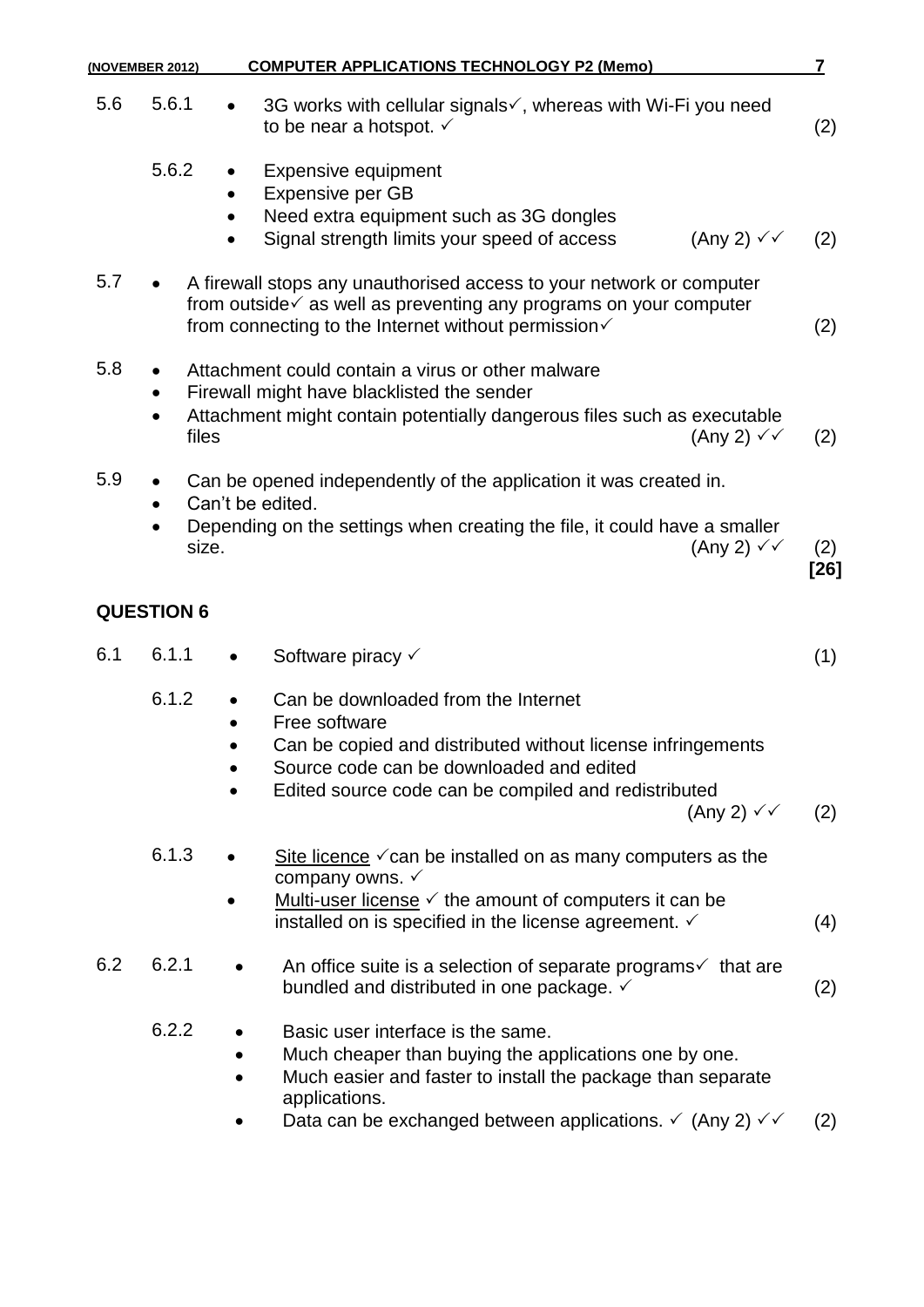| <b>COMPUTER APPLICATIONS TECHNOLOGY P2 (Memo)</b><br>(NOVEMBER 2012) |
|----------------------------------------------------------------------|
|                                                                      |

| 6.3 | $\bullet$<br>$\bullet$<br>Etc. | Computer crime is difficult to trace.<br>No physical evidence necessarily available.<br>Lack of legislation<br>Lack of hardware<br>Lack of training or knowledge                                                                                                                                       |        |
|-----|--------------------------------|--------------------------------------------------------------------------------------------------------------------------------------------------------------------------------------------------------------------------------------------------------------------------------------------------------|--------|
|     | $\bullet$                      | (Any 2) $\checkmark$                                                                                                                                                                                                                                                                                   | (2)    |
| 6.4 |                                | OCR software can be used on a scanned document $\checkmark$ to convert the<br>image to edible text. $\checkmark$                                                                                                                                                                                       | (2)    |
| 6.5 | 6.5.1                          | <b>Shareware</b><br>Software is free, but only intended as a<br>demonstration model of the full version. Should only<br>have certain functions, or will only work for a short<br>time. To continue using it you need to purchase the<br>full program. $\checkmark\checkmark$                           | (2)    |
|     | 6.5.2                          | <b>Malware</b><br>Name that includes all software intended to do your<br>computers system harm $\checkmark$ such as a virus or spyware. $\checkmark$                                                                                                                                                   | (2)    |
|     | 6.5.3                          | <b>Adware</b> Software that is free $\checkmark$ but companies pay for<br>advertisements that are shown on the program during<br>use. $\checkmark$                                                                                                                                                     | (2)    |
|     | <b>QUESTION 7</b>              |                                                                                                                                                                                                                                                                                                        | $[21]$ |
| 7.1 | 7.1.1                          | All headings and sub headings $\checkmark$ to be displayed in the<br>$\bullet$<br>contents page have been formatted using styles. V                                                                                                                                                                    | (2)    |
|     | 7.1.2                          | When a line or cell of text is full the text automatically<br>$\bullet$<br>continues or wraps onto the next line within the same cell. √                                                                                                                                                               | (1)    |
|     | 7.1.3                          | To save paper and ink (if you make mistakes and have to<br>reprint) $\checkmark$                                                                                                                                                                                                                       |        |
|     |                                | Save time to have an electronic preview of how the document<br>will look. $\checkmark$                                                                                                                                                                                                                 | (2)    |
|     | 7.1.4                          | Bookmarks √<br>Hyperlinks √                                                                                                                                                                                                                                                                            | (2)    |
|     | 7.1.5                          | Save it with password<br>Place it in a location where only you have access<br>File encryption<br>$\bullet$<br>PDF file can be used<br>(Any 1) $\checkmark$                                                                                                                                             | (1)    |
| 7.2 | 7.2.1                          | Spreadsheet:<br>Easy to perform simple calculations<br>A number of built-in functions for calculations<br>Mathematical/statistical calculations available<br>$\bullet$<br>Cell can accept any type of data<br>$\bullet$<br>Easy to reproduce results graphically<br>Easier to enter data<br>(Any 2) ✓✓ | (2)    |